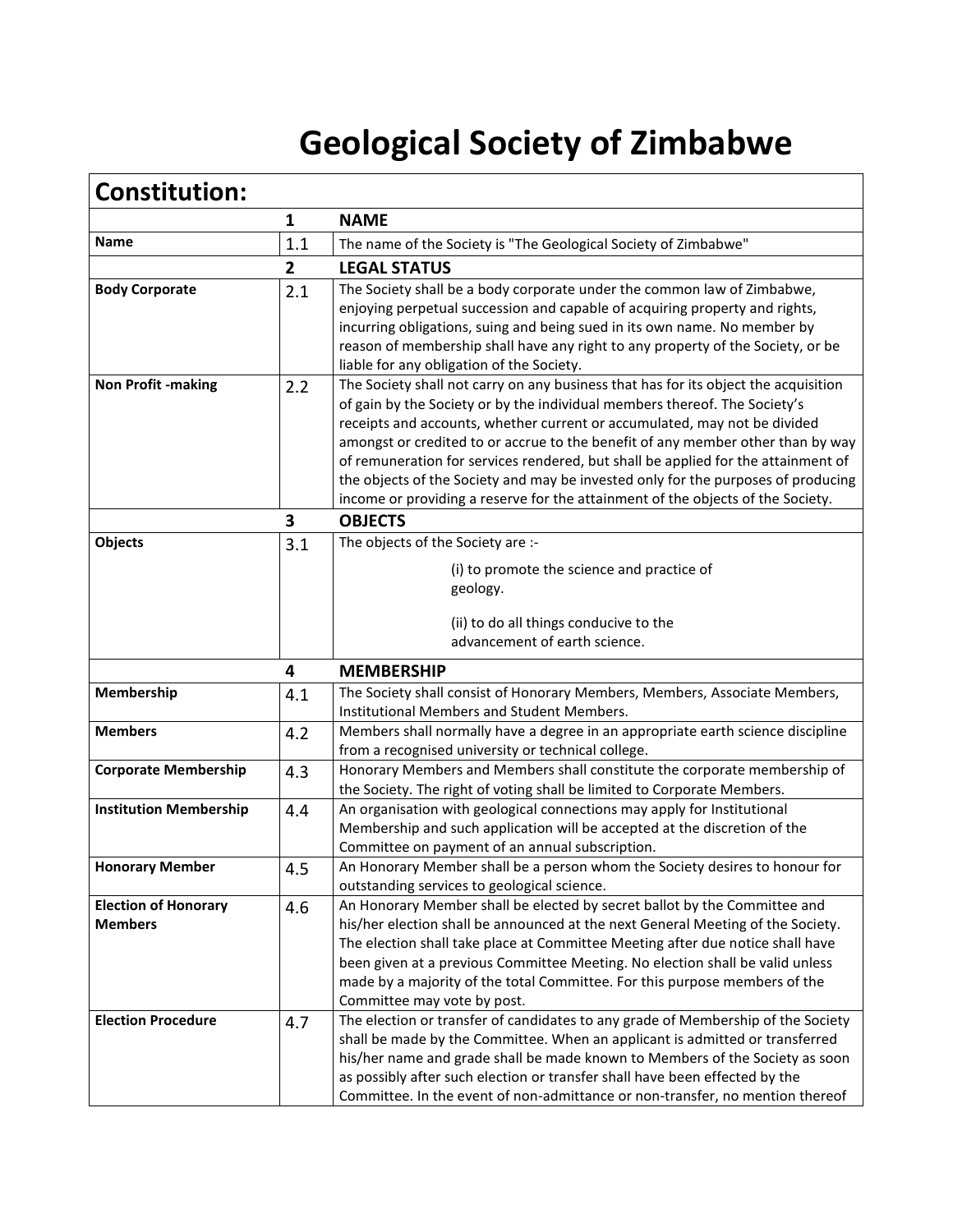|                                 |      | shall be made to Members of the Society.                                            |
|---------------------------------|------|-------------------------------------------------------------------------------------|
| <b>Student Member</b>           | 4.8  | A candidate for election or transfer into the grade of Student Member shall be a    |
|                                 |      | person who is a registered undergraduate student of an institution for higher       |
|                                 |      | education approved by the Committee. A Student Member shall not be allowed          |
|                                 |      | to remain in this grade of membership after he/she has attained the age of          |
|                                 |      | twenty-six years, provided that the Committee may extend the age limit in such      |
|                                 |      | cases as it may consider appropriate.                                               |
| <b>Associate Member</b>         | 4.8A | Associate Members shall be persons who are interested in geology but who are        |
|                                 |      | neither qualified geologists nor registered undergraduate students of geology at    |
|                                 |      | an institution of higher education."                                                |
| Resignation                     | 4.9  | Provided he/she is in good financial standing with the Society, any Member may      |
|                                 |      | at any time resign from the Society by giving written notice to the Secretary, and  |
|                                 |      | his/her resignation shall be accepted. Any person who has resigned may be           |
|                                 |      | readmitted to membership on such terms as the Committee may decide.                 |
| <b>Forfeiture of Rights</b>     | 4.10 | Any person ceasing to be a Member of the Society from any cause shall               |
|                                 |      | thereupon forfeit all right, title, property and assets of the Society.             |
|                                 |      |                                                                                     |
| <b>Suspension or Expulsion</b>  | 4.11 | Should ten or more Members address to the Committee, in writing, a protest          |
|                                 |      | against the continued membership of the Society of any Member, the Committee        |
|                                 |      | shall institute an inquiry, and should seventy-five per cent of the whole           |
|                                 |      | Committee resolve that the protest is justified, it shall be entitled to:-          |
|                                 |      | i) suspend such Member for such a period as                                         |
|                                 |      | it may deem fit, or                                                                 |
|                                 |      |                                                                                     |
|                                 |      | ii) call upon such Member to resign, or                                             |
|                                 |      | iii) strike his/her name from the Membership                                        |
|                                 |      | Register.                                                                           |
|                                 |      |                                                                                     |
|                                 |      | A Member whose suspension or expulsion is being considered shall be notified by     |
|                                 |      | the Secretary of the date of the Meeting of the Committee at which his/her case     |
|                                 |      | will be considered, and such notice shall not be less than thirty days and he/she   |
|                                 |      | shall be advised of the complaints or charges against him/her. If he/she so         |
|                                 |      | desires, he/she may submit a defence in person or in writing or by a                |
|                                 |      | representative, and such defence shall be considered by the Committee as part of    |
|                                 |      | the suspension or expulsion procedure.                                              |
| <b>Contravention of</b>         | 4.12 | Any Member who, in the opinion of seventy-five per cent or more of the whole        |
| <b>Constitution and By-Laws</b> |      | Committee, has willfully contravened the Constitution and By-Laws of the            |
|                                 |      | Society, or who has rendered himself/herself unfit to be a Member, may be           |
|                                 |      | expelled from the Society and struck off the Membership Register. Such Member       |
|                                 |      | shall be notified of the date of the meeting of the Committee at which his/her      |
|                                 |      | case will be considered, and shall be entitled to defend himself/herself in         |
|                                 |      | accordance with the procedure laid down in clause 4.11 of the Constitution.         |
|                                 | 5    | <b>EXECUTIVE COMMITTEE</b>                                                          |
|                                 |      | The Management of the affairs of the Society shall be vested in the Executive       |
| <b>Management</b>               | 5.1  | Committee (herein styled "the Committee") which shall have full power to carry      |
|                                 |      |                                                                                     |
|                                 |      | out all or any of the objects of the Society and shall transact all business on its |
|                                 |      | behalf subject to the Constitution and By-Laws. Members of the Committee shall      |
|                                 |      | hold office until the names of their successors have been announced at the          |
|                                 |      | Annual General Meeting referred to in Clause 5.5.                                   |
| <b>Form of Committee</b>        | 5.2  | The Committee will be formed from eleven Corporate Members at least seven of        |
|                                 |      | whom shall be normally resident in Harare.                                          |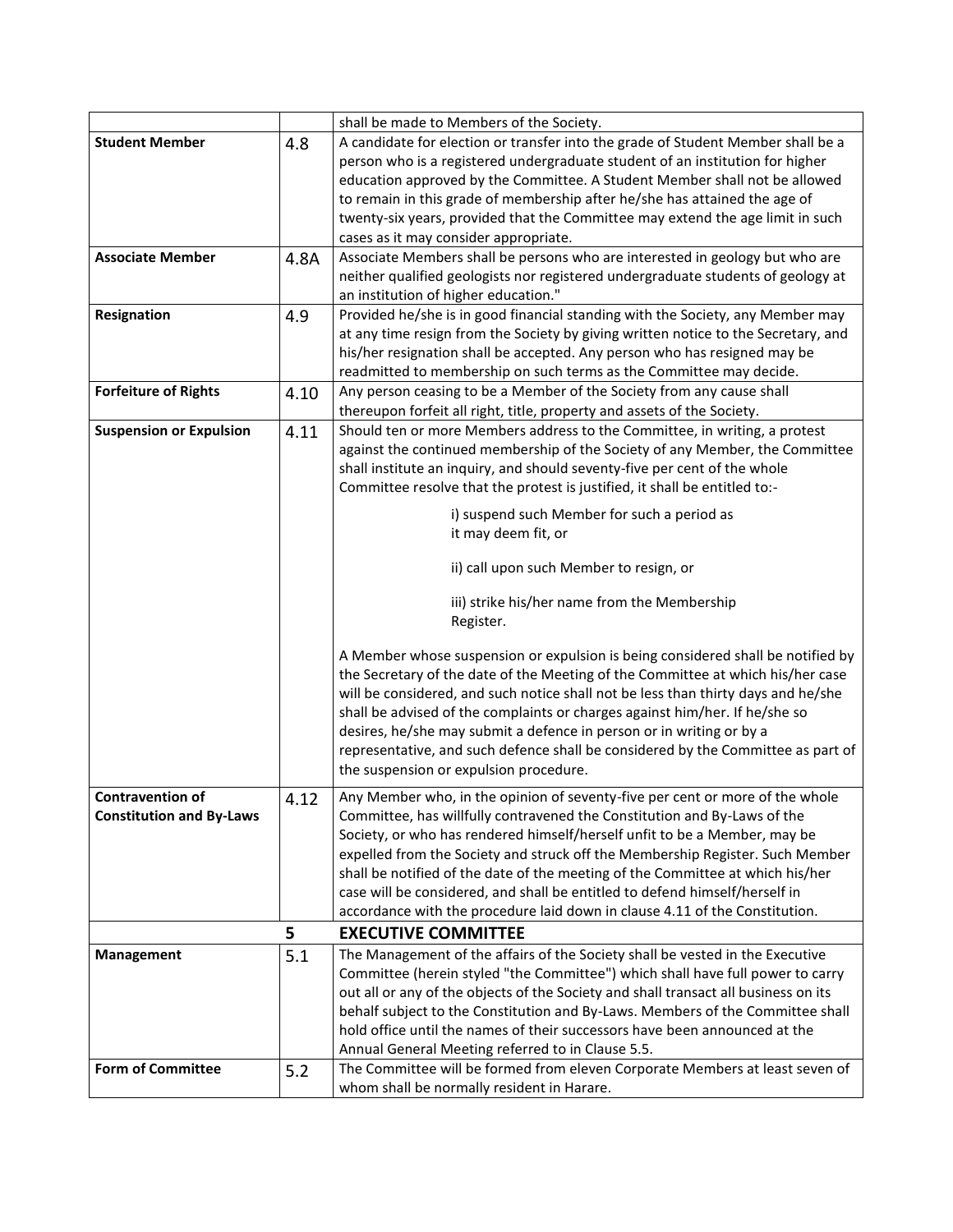| <b>Composition of Committee</b> | 5.3  | The Committee shall consist of a Chairman of Committee, a Vice-Chairman, an                                                                                   |
|---------------------------------|------|---------------------------------------------------------------------------------------------------------------------------------------------------------------|
|                                 |      | Honorary Treasurer and Secretary, all of whom shall be normally resident in                                                                                   |
|                                 |      | Harare, and seven other members.                                                                                                                              |
| <b>Committee Officers</b>       | 5.4  | The Chairman of Committee, the Vice-Chairman, the Honorary Treasurer and the                                                                                  |
|                                 |      | Secretary shall be chosen by the Committee at the first Committee Meeting                                                                                     |
|                                 |      | following the Annual General Meeting. The Vice-Chairman shall be the Chairman-                                                                                |
|                                 |      | elect for the succeeding year and need not stand for re-election to the<br>Committee.                                                                         |
| <b>Election of Committee</b>    | 5.5  | Committee Members shall be elected at the Annual General Meeting, hold office                                                                                 |
|                                 |      | for one year and be eligible for re-election on termination of their period of                                                                                |
|                                 |      | office. The Committee may appoint such other Officers as may be necessary and                                                                                 |
|                                 |      | may depute to the Treasurer and Secretary or other Officers such powers and                                                                                   |
|                                 |      | duties as it may deem fit.                                                                                                                                    |
| Co-option                       | 5.6  | The Committee may co-opt any Corporate Member of the Society to serve on the                                                                                  |
|                                 |      | Committee.                                                                                                                                                    |
| <b>Nominations for</b>          | 5.7  | Provided the number of nominations exceeds eleven the Committee shall cause a                                                                                 |
| Committee                       |      | list of valid nominations, which shall form a ballot list, to be forwarded at least                                                                           |
|                                 |      | thirty days prior to the date of the Annual General meeting to each Corporate                                                                                 |
|                                 |      | Member of the Society who is not in arrears with his/her subscription for the                                                                                 |
|                                 |      | previous year. The number of Committee Members to be elected by ballot shall                                                                                  |
|                                 |      | be eleven. The ballot list shall show the full names of the candidates, their                                                                                 |
|                                 |      | occupations and addresses. The ballot list duly completed and sealed in a clearly                                                                             |
|                                 |      | marked envelope shall be returned to the Secretary so as to reach him/her not<br>later than seven days preceding the Annual General Meeting after which the   |
|                                 |      | scrutineers shall commence their duties. In the event of the votes being equal for                                                                            |
|                                 |      | any two or more candidates, all of whom cannot be declared elected, they shall                                                                                |
|                                 |      | be balloted for again at this Annual General Meeting by the Corporate Members                                                                                 |
|                                 |      | present. Members shall vote for not more than the number of candidates to be                                                                                  |
|                                 |      | elected, and in no such case shall any Candidate received more than one vote                                                                                  |
|                                 |      | from each Corporate Member entitled to vote.                                                                                                                  |
| <b>Scrutineers of Ballot</b>    | 5.9  | In the case of a Ballot being necessary, the Committee shall, at its meeting next                                                                             |
|                                 |      | preceding the Annual General Meeting appoint from amongst its number                                                                                          |
|                                 |      | scrutineers whose duties shall be to open and examine the ballot lists, and report                                                                            |
|                                 |      | the result of their scrutiny, which shall be final, to the Chairman at this Annual                                                                            |
|                                 |      | General Meeting.                                                                                                                                              |
| <b>Forfeiture of Committee</b>  | 5.10 | Should any Member of Committee be absent from three consecutive meetings                                                                                      |
| Membership                      |      | without leave having been granted to him/her by the committee, he/she shall, at                                                                               |
|                                 |      | the discretion of the Committee, be deemed to have forfeited his/her seat                                                                                     |
|                                 |      | thereon.                                                                                                                                                      |
| <b>Casual Vacancies</b>         | 5.11 | In case of death or resignation or removal by the Committee of the Chairman,<br>Vice-Chairman, Secretary, Treasurer or any elected Member of the Committee in |
|                                 |      | the interval between any two successive Annual General Meetings, the vacancy                                                                                  |
|                                 |      | shall be filled by the Committee.                                                                                                                             |
| <b>Quorum and Voting</b>        | 5.12 | The Committee shall meet as often as the business of the Society requires. At                                                                                 |
|                                 |      | meetings of the Committee four Members shall form a quorum and all matters                                                                                    |
|                                 |      | other than those specified in Clauses 4.6, 4.11 and 4.12 shall be decided by a                                                                                |
|                                 |      | majority of votes cast. The voting shall be decided by a show of hands in which                                                                               |
|                                 |      | case the Chairman shall have his/her own vote and a casting vote, but a secret                                                                                |
|                                 |      | ballot may be demanded by any Member, in which case the Chairman shall have                                                                                   |
|                                 |      | his/her own vote only.                                                                                                                                        |
| Chairman                        | 5.13 | A notice calling for nominations for the Committee shall be sent to each                                                                                      |
|                                 |      | Corporate Member of the Society, who is not in arrears with his/her subscription,                                                                             |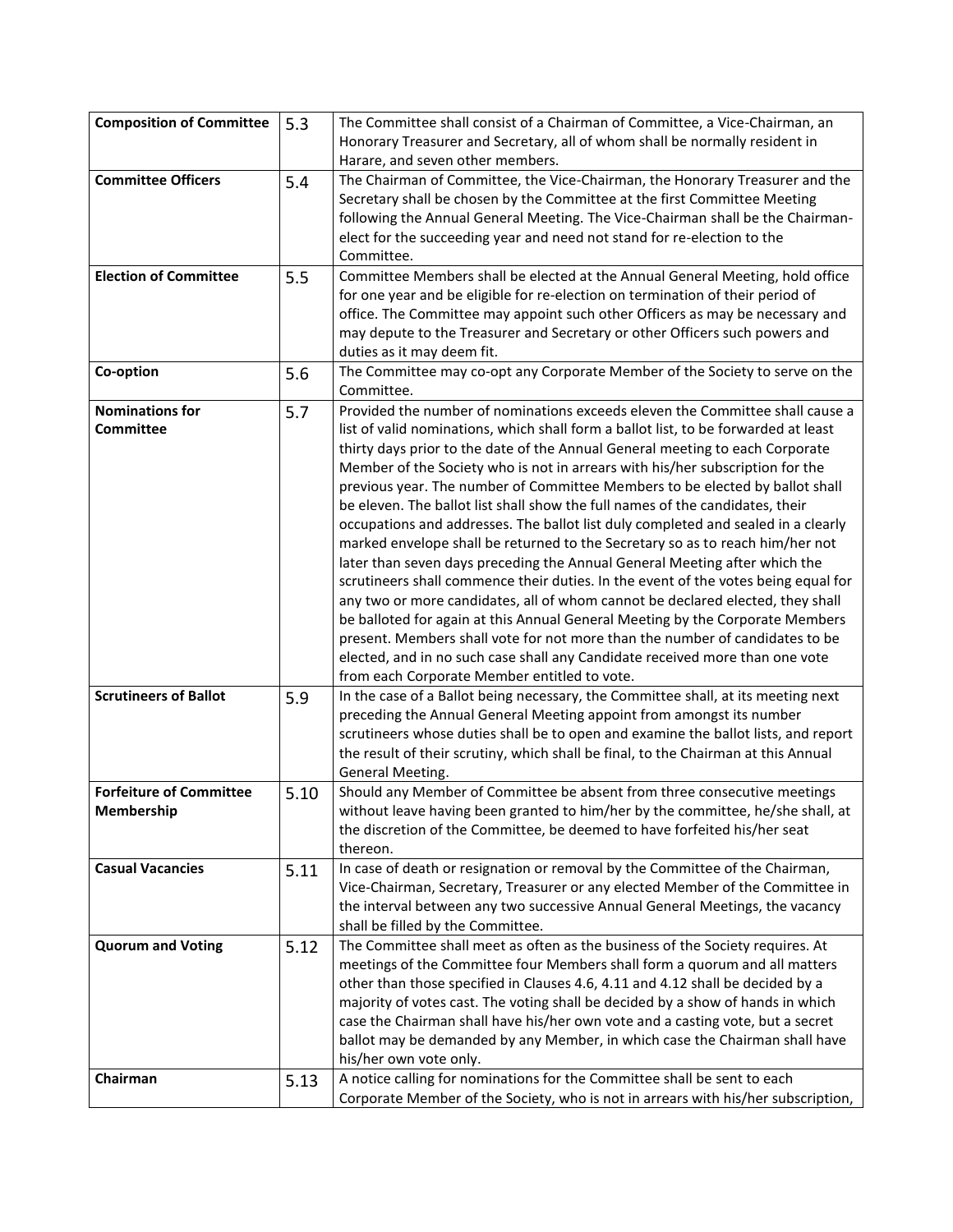|                                                                         |      | not later than the 31 <sup>st</sup> day of January in each year, and such nominations, duly<br>signed by the proposer and seconder, shall be lodged with the Secretary not later<br>than the 28 <sup>th</sup> February of the same year. On receipt of the nominations, the<br>Secretary shall notify each nominee whose subscription is not in arrears and<br>request his/her acceptance or otherwise of such nominations by the 31 <sup>st</sup> day of<br>March and, failing acceptance, such nomination shall be void. Should the<br>nomination list of Members to be elected to the Committee not include the<br>names of as many Members as are required to fill the vacancies arising, the<br>Committee shall nominate qualified Members to complete the list, and the<br>Members nominated shall be declared elected at the Annual General Meeting.<br>At each Committee Meeting the Chair shall be taken by the Chairman or in<br>his/her absence, the Vice - Chairman or in the absence of both of them, a Member |
|-------------------------------------------------------------------------|------|-----------------------------------------------------------------------------------------------------------------------------------------------------------------------------------------------------------------------------------------------------------------------------------------------------------------------------------------------------------------------------------------------------------------------------------------------------------------------------------------------------------------------------------------------------------------------------------------------------------------------------------------------------------------------------------------------------------------------------------------------------------------------------------------------------------------------------------------------------------------------------------------------------------------------------------------------------------------------------------------------------------------------------|
|                                                                         |      | of the Committee elected by the Members present.                                                                                                                                                                                                                                                                                                                                                                                                                                                                                                                                                                                                                                                                                                                                                                                                                                                                                                                                                                            |
| <b>Procedure and</b><br><b>Appointment of Sub-</b><br><b>Committees</b> | 5.14 | The Committee may regulate its own procedure and appoint from among its<br>number sub-committees to facilitate its work. The Committee may co-opt to such<br>sub-committees any Member or Members of the Society as desired by the<br>Committee. Such sub-committees shall be considered agents of the Committee<br>and shall accept the direction of the Committee. Two Members shall form a<br>quorum of any sub-committee.                                                                                                                                                                                                                                                                                                                                                                                                                                                                                                                                                                                               |
| <b>Publications</b>                                                     | 5.15 | The Committee shall have the power to publish at the expense of the Society, all<br>such matters as shall be deemed necessary to advance the objects of the Society.                                                                                                                                                                                                                                                                                                                                                                                                                                                                                                                                                                                                                                                                                                                                                                                                                                                        |
| <b>Control of Asserts</b>                                               | 5.16 | All funds, property and assets of the Society shall be vested in the Committee,<br>which shall stand possessed thereof in trust for the Society. The funds of the<br>Society shall be used for the promotion of the objects of the Society in such<br>manner as the Committee may, from time to time, determine. The Committee<br>shall be the legal trustee of the Society and shall have the direction of all gifts or<br>bequests made to the Society.                                                                                                                                                                                                                                                                                                                                                                                                                                                                                                                                                                   |
| Secretariat                                                             | 5.17 | The Committee shall have the power to appoint a Secretariat and to remunerate<br>officials connected therein. The Secretariat shall hold office during the pleasure of<br>the Committee and shall perform such duties as the Committee shall set forth.                                                                                                                                                                                                                                                                                                                                                                                                                                                                                                                                                                                                                                                                                                                                                                     |
| <b>Membership Register</b>                                              | 5.18 | The Secretary of the Society shall cause a complete register of the names,<br>addresses and grades of all Members to be kept.                                                                                                                                                                                                                                                                                                                                                                                                                                                                                                                                                                                                                                                                                                                                                                                                                                                                                               |
| <b>Legal Proceedings</b>                                                | 5.19 | The Committee, on behalf of the Society shall have the power to institute and<br>defend legal proceedings in the name of the Society. Any matter in dispute may<br>be referred by the Committee to arbitration.                                                                                                                                                                                                                                                                                                                                                                                                                                                                                                                                                                                                                                                                                                                                                                                                             |
| <b>Legal Documents</b>                                                  | 5.20 | The Committee may appoint any two of its Members together with the Secretary,<br>to sign all documents and instruments, with the exception of such documents and<br>instruments, in relation to which such provision is made herein or in the By-Laws<br>from time to time in force.                                                                                                                                                                                                                                                                                                                                                                                                                                                                                                                                                                                                                                                                                                                                        |
| <b>By-Laws</b>                                                          | 5.21 | The Committee may frame By-Laws for the proper conduct of the business of the<br>Society and the management of its affairs; such By-Laws may at any time be<br>added to or amended by the Committee. All Members shall be notified of such<br>alterations or additions in a manner to be determined by the Committee.                                                                                                                                                                                                                                                                                                                                                                                                                                                                                                                                                                                                                                                                                                       |
| <b>Minutes</b>                                                          | 5.22 | The Committee shall cause minutes to be kept of all meetings.                                                                                                                                                                                                                                                                                                                                                                                                                                                                                                                                                                                                                                                                                                                                                                                                                                                                                                                                                               |
| <b>Annual Report</b>                                                    | 5.23 | The Committee shall submit to each Annual General meeting a report on the<br>activities and position of the Society, and the Honorary Treasurer shall submit an<br>audited financial statement and balance sheet reflecting the finances of the<br>Society at the end of the previous financial year.                                                                                                                                                                                                                                                                                                                                                                                                                                                                                                                                                                                                                                                                                                                       |
| <b>Signing of Cheques</b>                                               | 5.24 | The funds of the Society will be deposited in the bank or institution or invested in<br>a manner approved by the Committee. All cheques shall be signed by the<br>Honorary Treasurer or a Deputy appointed by the Committee to act in his/her                                                                                                                                                                                                                                                                                                                                                                                                                                                                                                                                                                                                                                                                                                                                                                               |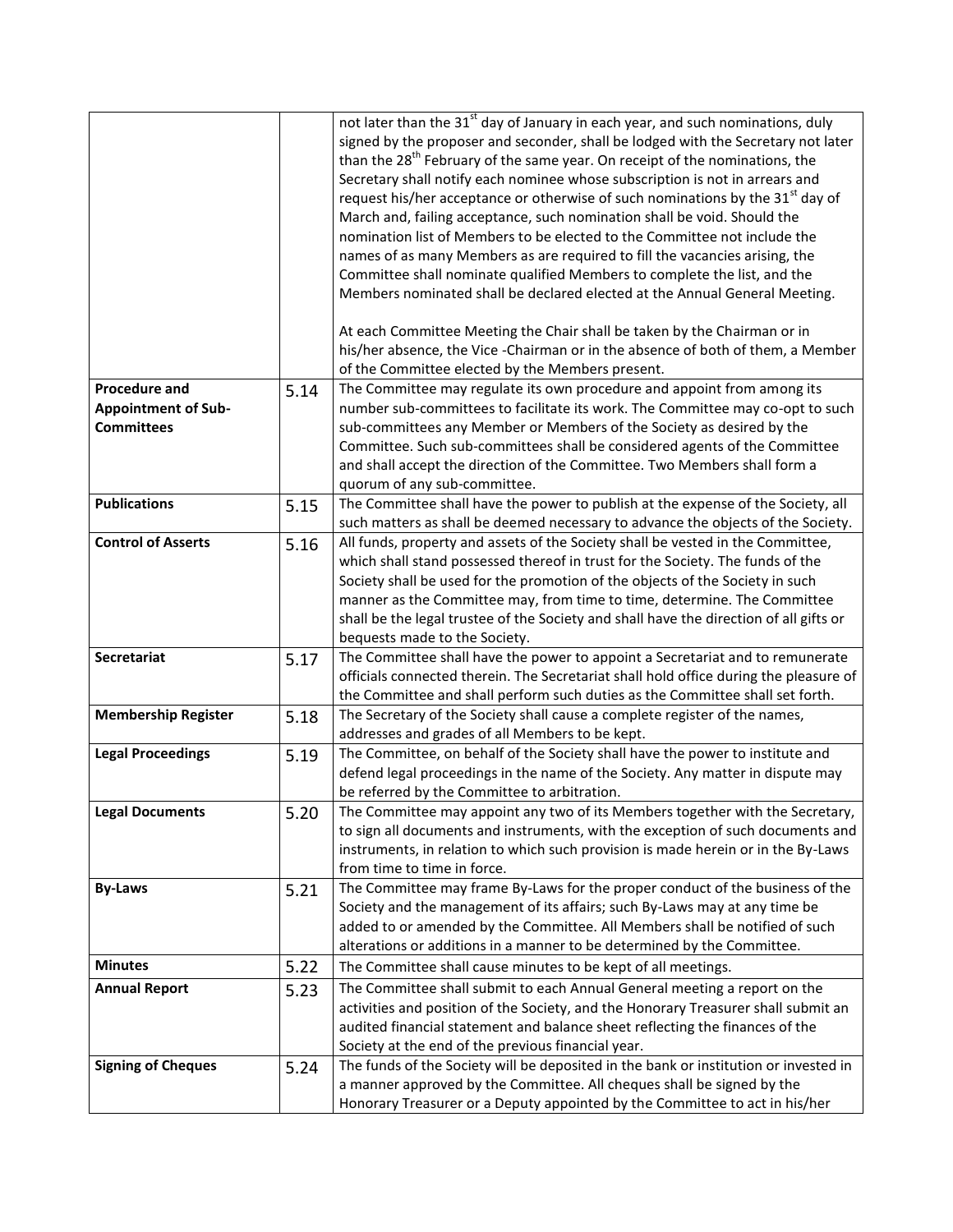|                                  |      | absence, and by the Chairman.                                                                                                                                                                                                                                                                                                                                                                                                                                                                                                                                                                                                                                                                                                                                                                                                     |
|----------------------------------|------|-----------------------------------------------------------------------------------------------------------------------------------------------------------------------------------------------------------------------------------------------------------------------------------------------------------------------------------------------------------------------------------------------------------------------------------------------------------------------------------------------------------------------------------------------------------------------------------------------------------------------------------------------------------------------------------------------------------------------------------------------------------------------------------------------------------------------------------|
| Indemnity                        | 5.25 | No Officer or Member of the Committee or a sub-committee shall have the right<br>by virtue of his/her membership to act individually on behalf of the Society, but<br>all Officers and Members of committees shall be indemnified by the Society<br>against any personal liability which they may incur as a result of decisions taken<br>or acts performed by such committee in the proper discharge of their duties.                                                                                                                                                                                                                                                                                                                                                                                                            |
| Interpretation                   | 5.26 | In case of doubt as to the meaning of any portion of the Constitution and By-<br>Laws, the interpretation of the Committee shall be binding upon the Members.                                                                                                                                                                                                                                                                                                                                                                                                                                                                                                                                                                                                                                                                     |
|                                  | 6    | <b>MEETINGS OF THE SOCIETY</b>                                                                                                                                                                                                                                                                                                                                                                                                                                                                                                                                                                                                                                                                                                                                                                                                    |
| <b>Venue of Meetings</b>         | 6.1  | All meetings of the Society shall be held in Harare or at such other place as the                                                                                                                                                                                                                                                                                                                                                                                                                                                                                                                                                                                                                                                                                                                                                 |
| <b>Ordinary General Meetings</b> | 6.2  | Committee may determine.<br>Ordinary General Meetings shall be held at such dates as may be determined by<br>the Committee.                                                                                                                                                                                                                                                                                                                                                                                                                                                                                                                                                                                                                                                                                                       |
| <b>Annual General Meetings</b>   | 6.3  | The Annual General Meetings of the Society shall be held as soon after the end of<br>the financial year as possible, on a date determined by the Committee, for the<br>purpose of electing a Committee for the ensuing year, receiving and considering<br>the annual report on the activities and position of the Society, the audited<br>financial statement and balance sheet, and to conduct business normally<br>transacted at Ordinary General Meetings.                                                                                                                                                                                                                                                                                                                                                                     |
| <b>Appointments of Auditors</b>  | 6.4  | The accounts of the Society shall be audited at least once a year by an auditor,<br>who shall be appointed for the ensuing year by the Members at each Annual<br>General Meeting; no Member of Officer of the Society shall be eligible for the<br>position of auditor. If a vacancy occurs in the office of auditor, it shall be filled as<br>soon as possible by the Committee.                                                                                                                                                                                                                                                                                                                                                                                                                                                 |
| <b>Special General Meetings</b>  | 6.5  | All meetings of the Society, other than those detailed in Clauses 6.2 and 6.3, shall<br>be designated Special General Meetings; only such business as that specified in<br>the notice convening these meetings shall be transacted thereat. The Committee<br>may at any time convene a Special General Meeting. The Committee shall<br>convene a Special General Meeting within thirty days upon the written<br>application of ten Corporate Members, provided such application specifies the<br>objects for which the Meeting is required and that these objects are in<br>accordance with the aims of the Society.                                                                                                                                                                                                              |
| <b>Notice of Meetings</b>        | 6.6  | Notices convening all General Meetings shall be dispatched to members not less<br>than fifteen days prior to the dates determined for such Meetings. The accidental<br>omission to give notice to any Member of any Meeting of the Society shall not<br>invalidate any resolution passed at such Meeting.                                                                                                                                                                                                                                                                                                                                                                                                                                                                                                                         |
| <b>Chairman of Meetings</b>      | 6.7  | The Chairman, or in his/her absence the Vice-Chairman, or in the absence of both<br>of them, a Member elected by the Meeting shall take the Chair at all Meetings of<br>the Society.                                                                                                                                                                                                                                                                                                                                                                                                                                                                                                                                                                                                                                              |
| Quorums                          | 6.8  | There shall be no quorum for Ordinary General Meetings of the Society, but for<br>Annual General Meetings and Special General Meetings the quorum shall be 15<br>per cent of the Corporate Membership of the Society at the time of the Meeting.                                                                                                                                                                                                                                                                                                                                                                                                                                                                                                                                                                                  |
| Voting                           | 6.9  | Any business at a General Meeting shall be decided by a majority of votes cast.<br>The voting shall be done by a show of hands of the Members entitled to vote, in<br>which case the Chairman shall have his/her own vote and a casting vote, but a<br>secret ballot may be demanded by any six such Members and shall thereupon be<br>taken, in which case the Chairman shall have his/her own vote only. Two<br>scrutineers appointed by and from the Members present shall conduct the ballot.<br>Each Corporate Member shall be entitled to one vote. The voting shall be<br>conclusive for the purpose of the decision of the matter in respect of which the<br>votes are tendered, provided that no objection is lodged at the same Meeting on<br>the grounds of any infringement of the Constitution. In special cases the |